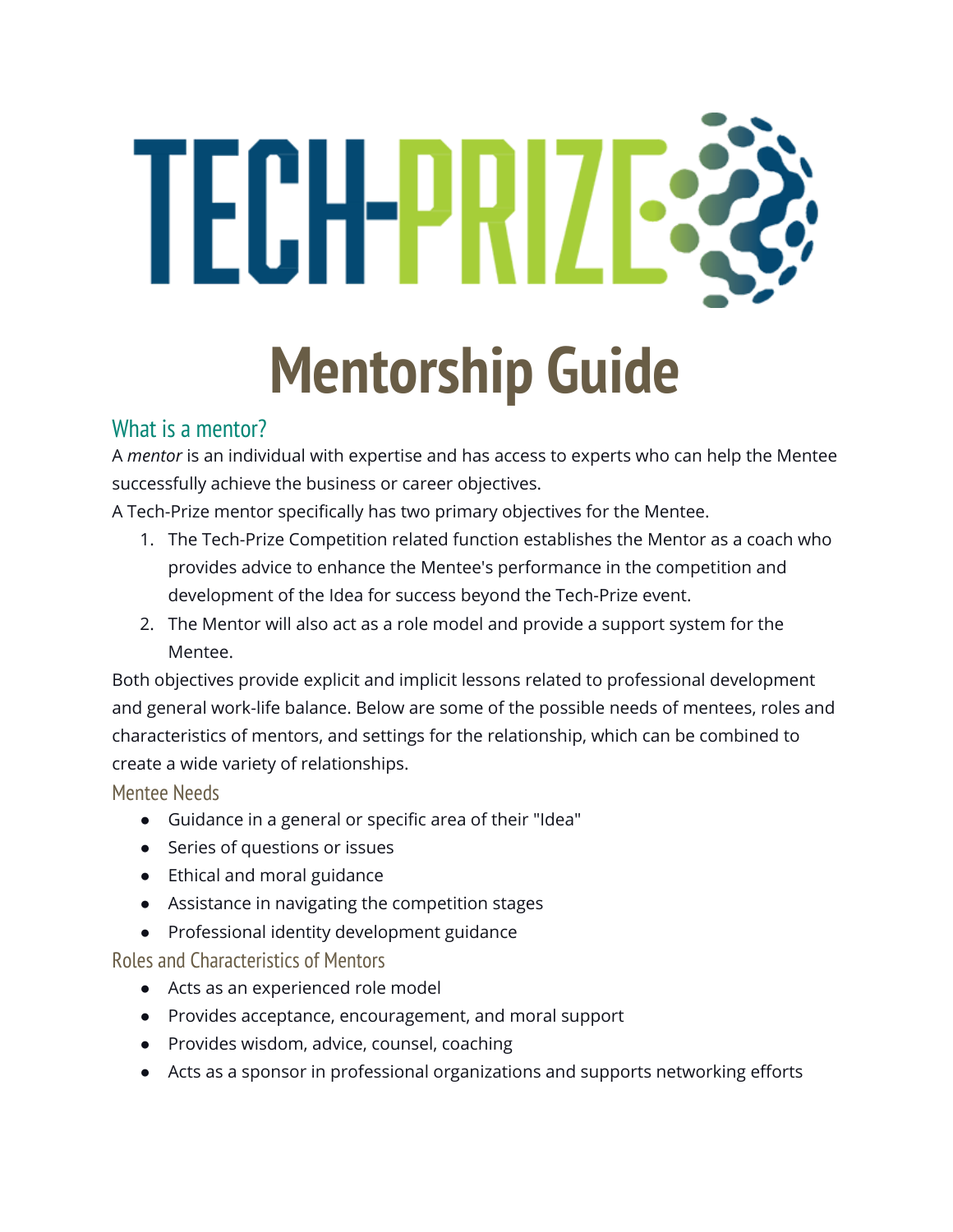- Assists with the navigation of professional settings, institutions, structures, and politics
- Facilitates the development of their "Idea."
- Challenges and encourages appropriately to facilitate growth
- Provides nourishment, caring, and protection
- Accepts assistance from Mentee in Mentor's professional responsibilities within appropriate limits
- Enjoys the opportunity to pass on their wisdom and knowledge and collaboration with early career professionals

### Four stages of Mentoring

in the **initiation stage**, Mentor and Mentee enter into a mentoring relationship. We have carefully matched the current slate of Mentors with the candidates based on demographic variables and common professional interests.

- 1. The domain of the Candidate's Idea submission
- 2. Mentors skill-sets
- 3. We avoided possible existing relationships between Mentor and Mentee. If you happen to have an existing relationship with each other that may impact the rational exchange of ideas, please let us know, and we can change the assignments.

During the first couple of meetings, both Mentor and Mentees should explore the relationship and evaluate the mentor-mentee match's appropriateness. This assessment can be done by

- 1. Introductory call to get to know each other
- 2. Articulate and discuss each others' expectations from the mentoring program
- 3. Agree on frequency, format, and schedule of meetings. We recommend a minimum of one session every other week via a web-based meeting software such as zoom, Google Meet, etc.
- 4. Mentor and Mentee review and revise the initial application that we have provided in a word document format.
- 5.

The **cultivation stage** is the primary stage of learning and development. During the cultivation stage, the Mentee learns and benefits from the Mentor and the mentorship program's resources. The key activities during this phase are :

1. Mentor assigns challenging assignments to the Mentee to develop the "Idea" and test its feasibility.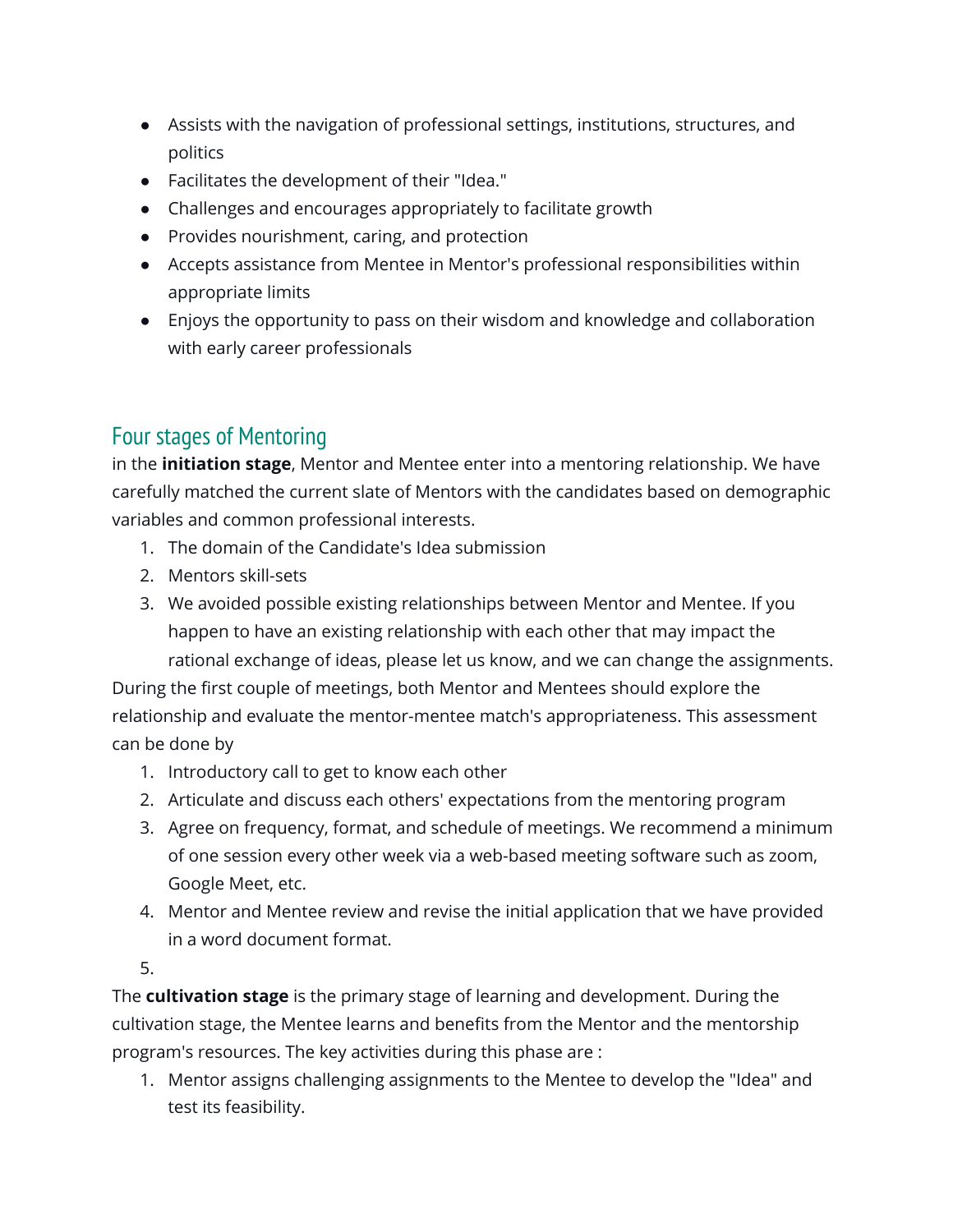- 2. Activities to maximizes the Mentee's exposure and visibility in the organization.
- 3. Actively sponsors Mentee through promotions in Tech-Prize or other social events and positive verbal recognition.
- 4. provide valuable advice on how to thrive and survive
- 5. Establish an interpersonal bond. The Mentor accepts and confirms the Mentee's professional identity, and the relationship matures into a strong friendship.

The cultivation stage is generally a positive one for both Mentor and Mentee. The Mentor teaches the Mentee valuable lessons gained from the Mentor's experience and expertise. The Mentee may also teach the Mentor valuable lessons related to new technologies, new methodologies, and emerging issues in the field.

The **separation stage** generally describes the end of a mentoring relationship. The relationship may end for a number of reasons.

- 1. Mentor has completed guiding the Mentee in his or her domain. Or the Mentor feels that Mentee will benefit from a change of the Mentor.
- 2. The Mentee may want to establish an independent identity.
- 3. The Mentor may send the Mentee off on his or her own the way a parent sends off an adult child.

If both parties do not accept the relationship's end, this stage can be stressful, with one party unwilling to accept the loss. Problems between the Mentor and Mentee arise when only one party wants to terminate the mentoring relationship. Mentees may feel abandoned, betrayed, or unprepared if they perceive the separation to be premature. Mentors may feel betrayed or used if the Mentee no longer seeks their counsel or support. During the **redefinition stage**, both Mentor and Mentee recognize that their relationship can continue but will not be the same as their mentoring relationship. If both parties successfully negotiate through the separation stage, the relationship can evolve into a collegial relationship or social friendship. Unlike the cultivation stage, the relationship's focus is not on the Mentee's participation in the Tech-Prize competition. The former Mentor may establish mentoring relationships with new mentees. Likewise, the former Mentee may serve as a mentor to others.

#### Mentor Do's and Don'ts

- 1. Do provide mentorship only in your areas of expertise. Suggest other mentors as resources outside your expertise or when the attempted mentoring relationship is not working
- 2. Don't take on more mentees than is realistically manageable.
- 3. Do indicate an openness to being a mentor. Be accessible to the mentee.